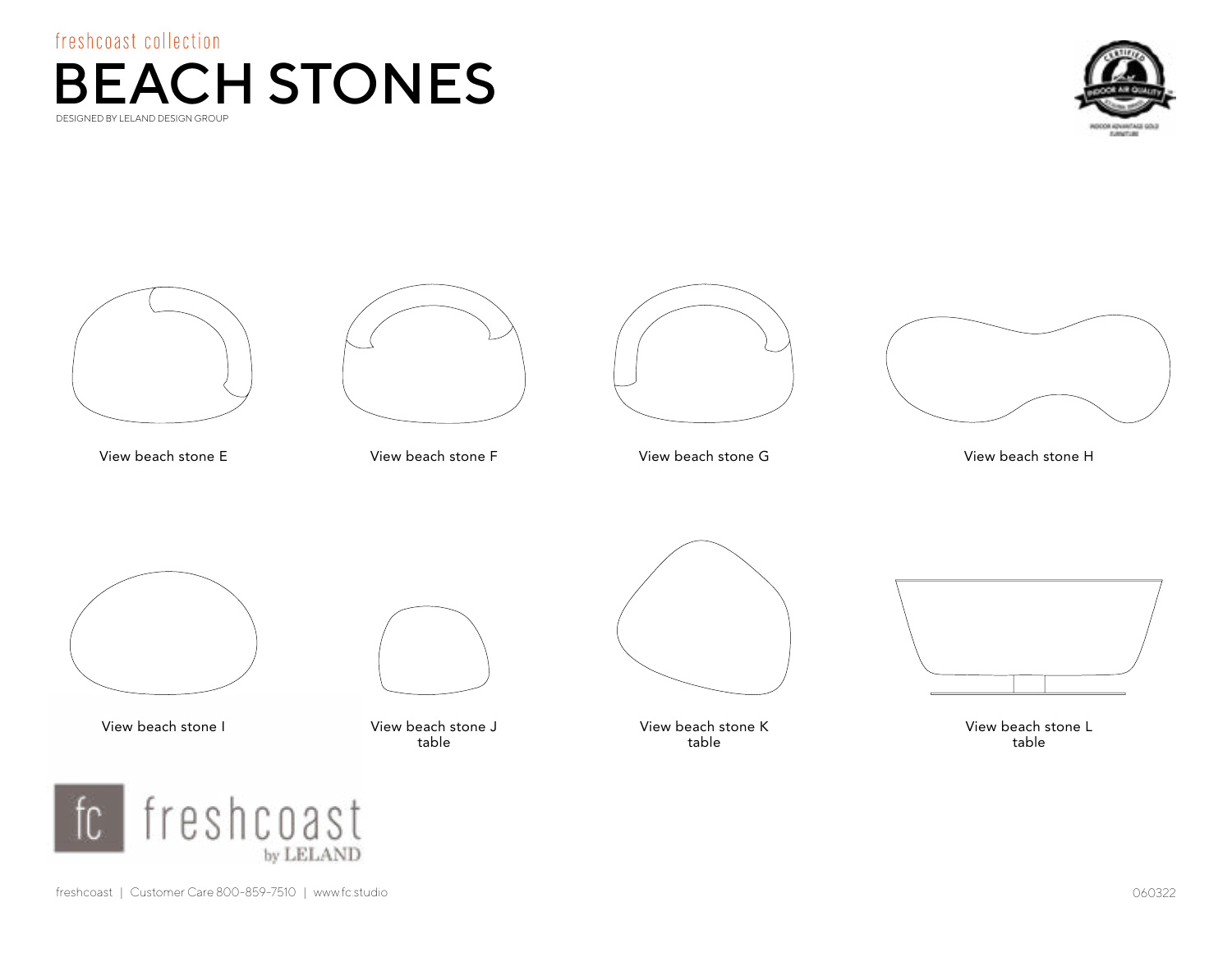<span id="page-1-0"></span>



#### **UPHOLSTERY OPTIONS** [view here](http://fc.studio/textile-partners/)

Camira Carnegie C.F. Stinson Green Hides Maharam Unika Vaev COM/COL

#### **BASE FINISH**

Black textured powder coat



**E** / BSE

#### [view collection page](#page-0-0)

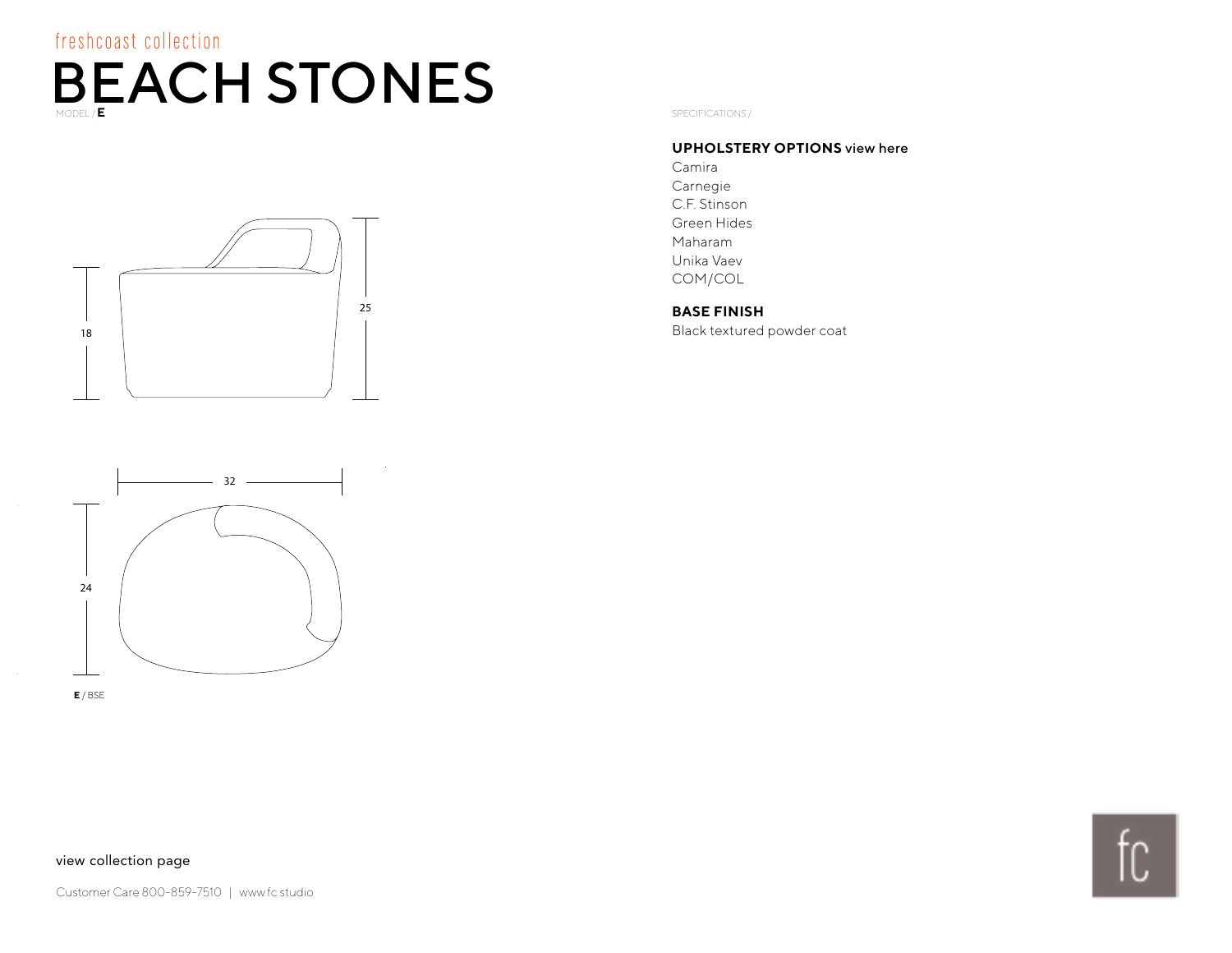<span id="page-2-0"></span>

SPECIFICATIONS /

#### **UPHOLSTERY OPTIONS** [view here](http://lelandinternational.com/textile-partners/)

Camira Carnegie C.F. Stinson Green Hides Maharam Unika Vaev COM/COL

#### **BASE FINISH**

Black textured powder coat



**F** / BSF

#### [view collection page](#page-0-0)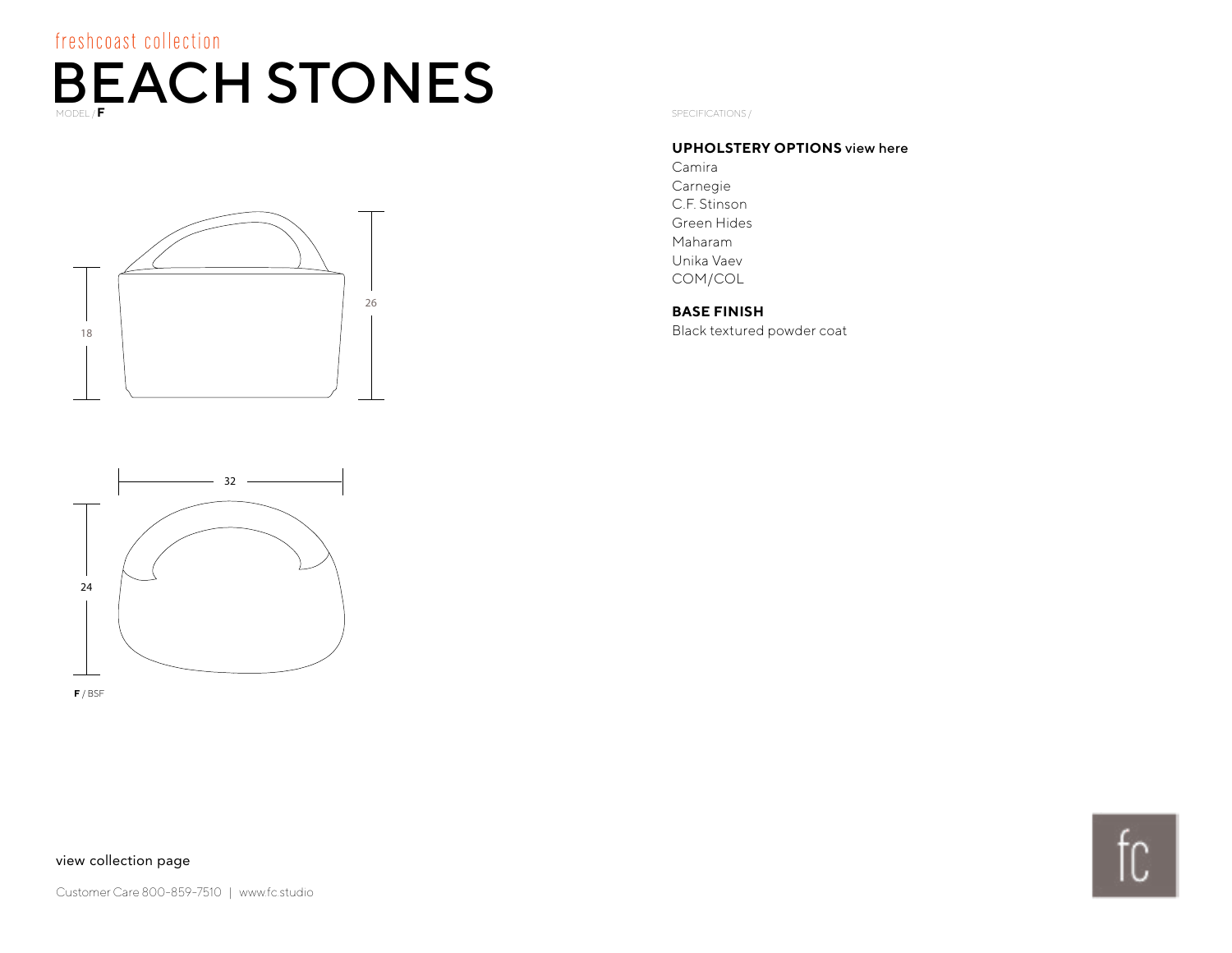<span id="page-3-0"></span>

SPECIFICATIONS /

#### **UPHOLSTERY OPTIONS** [view here](http://fc.studio/textile-partners/)

Camira Carnegie C.F. Stinson Green Hides Maharam Unika Vaev COM/COL

#### **BASE FINISH**

Black textured powder coat



**G** / BSG

#### [view collection page](#page-0-0)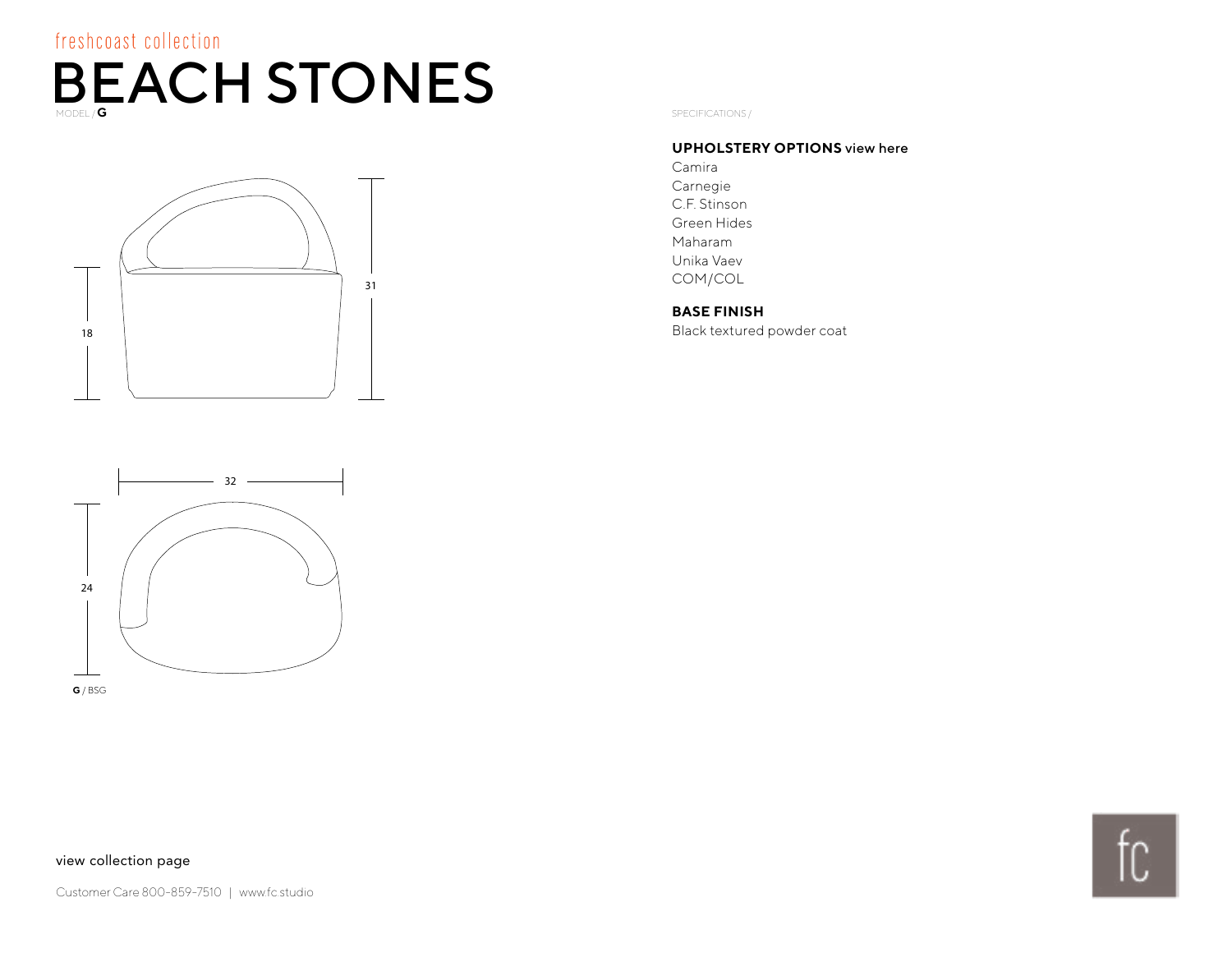<span id="page-4-0"></span>

#### **UPHOLSTERY OPTIONS** [view here](http://fc.studio/textile-partners/)

Camira Carnegie C.F. Stinson Green Hides Maharam Unika Vaev COM/COL

#### **BASE FINISH**

Black textured powder coat



18

**H** / BSH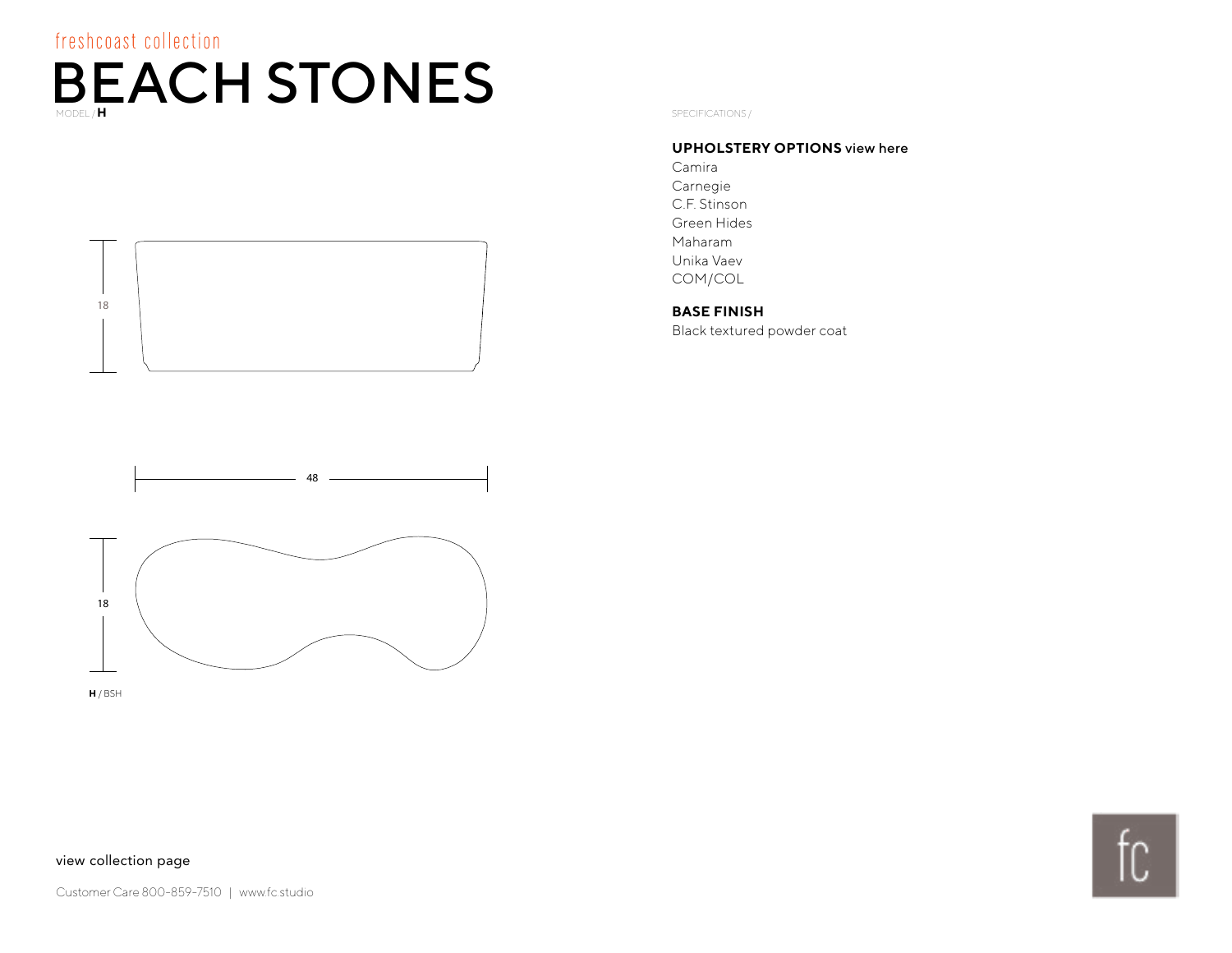### <span id="page-5-0"></span>freshcoast collection  $\mathsf{BEACH}_{\mathsf{SDEAL}}$  **I**  $\mathsf{STONS}$  **SPECIFICATIONS**





**I** / BSI

#### **UPHOLSTERY OPTIONS** [view here](http://fc.studio/textile-partners/)

Camira Carnegie C.F. Stinson Green Hides Maharam Unika Vaev COM/COL

#### **TABLE TOP FINISH OPTIONS** [view here](#page-9-0)

Black, White, or Grey Corian® Black or White Painted Glass

#### **BASE FINISH**

Black textured powder coat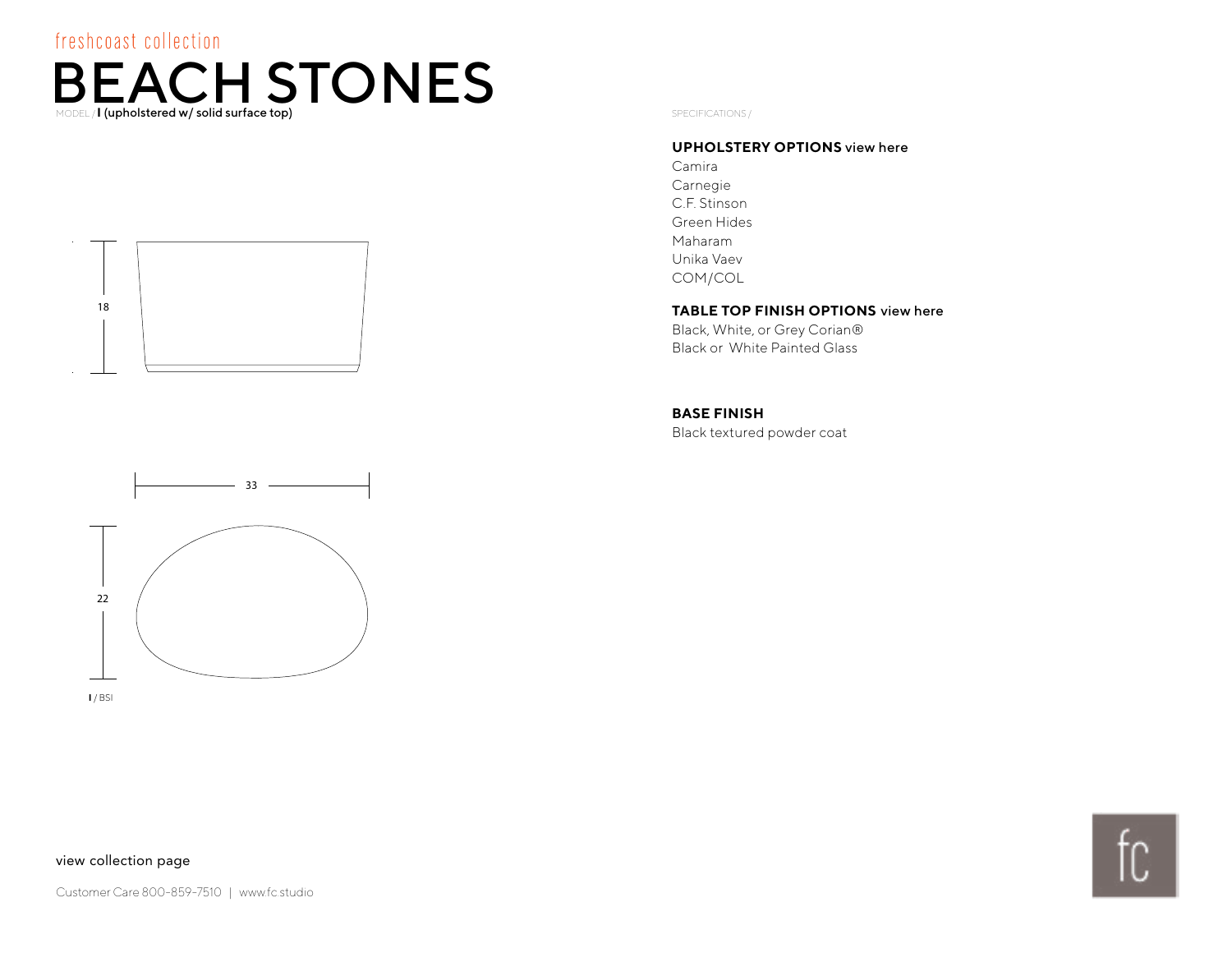### <span id="page-6-0"></span>freshcoast collection  $\mathsf{BEACH}_{\mathsf{SDELLJ}}$  (upholstered w/ solid surface top)





**J** / BSJ

#### **UPHOLSTERY OPTIONS** [view here](http://fc.studio/textile-partners/)

Camira Carnegie C.F. Stinson Green Hides Maharam Unika Vaev COM/COL

#### **TABLE TOP FINISH OPTIONS** [view here](#page-9-0)

Black, White, or Grey Corian® Black or White Painted Glass Black or White Laminates

#### **BASE FINISH**

Black textured powder coat

#### [view collection page](#page-0-0)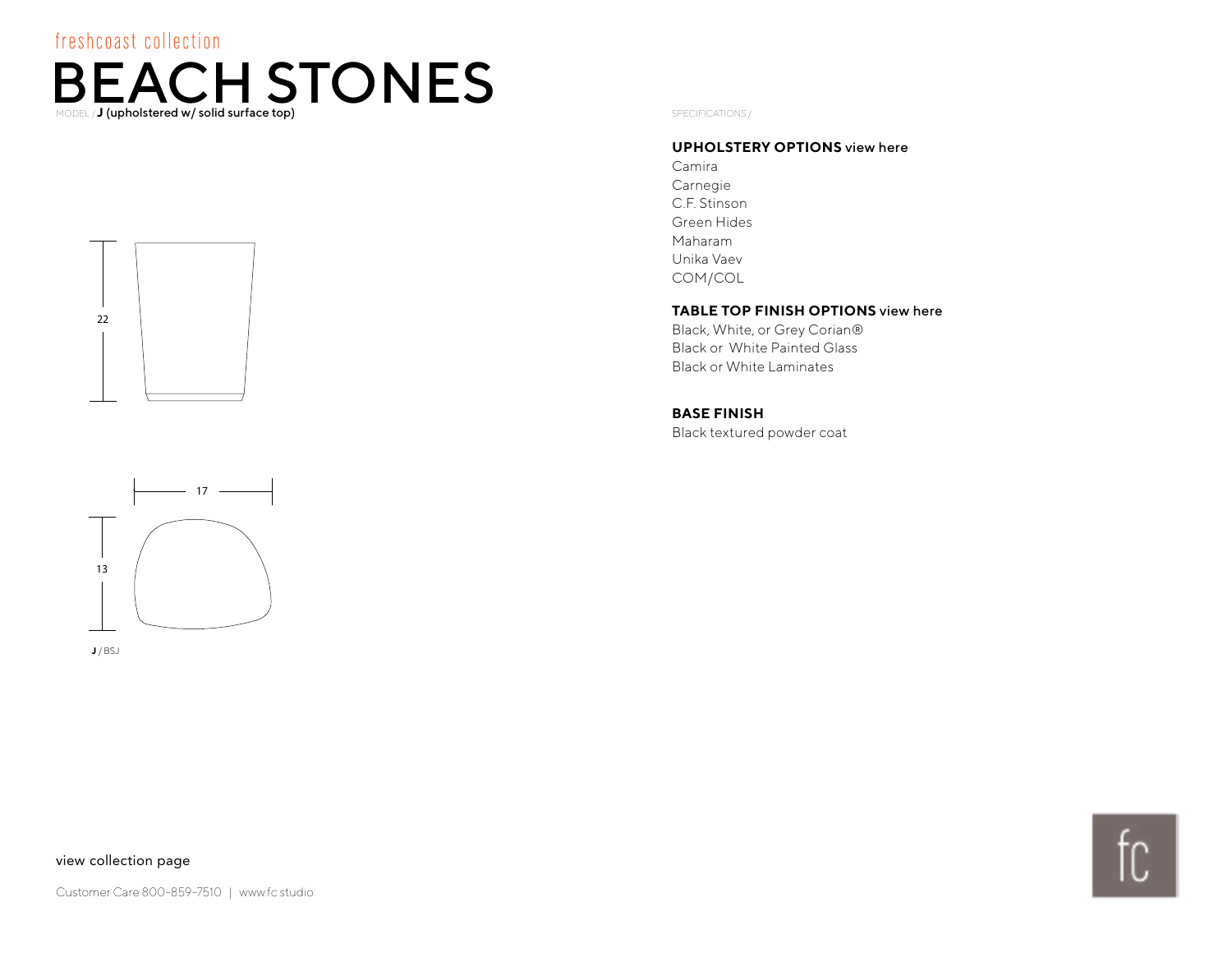### <span id="page-7-0"></span>freshcoast collection  $\mathbf{B} \mathbf{E} \mathbf{A} \mathbf{C} \mathbf{H} \mathbf{S} \mathbf{TO} \mathbf{N} \mathbf{E} \mathbf{S}$





**K** / BSK

#### **UPHOLSTERY OPTIONS** [view here](http://fc.studio/textile-partners/)

Camira Carnegie C.F. Stinson Green Hides Maharam Unika Vaev COM/COL

#### **TABLE TOP FINISH OPTIONS** [view here](#page-9-0)

Black, White, or Grey Corian® Black or White Painted Glass Black or White Laminates

#### **BASE FINISH**

Black textured powder coat

#### [view collection page](#page-0-0)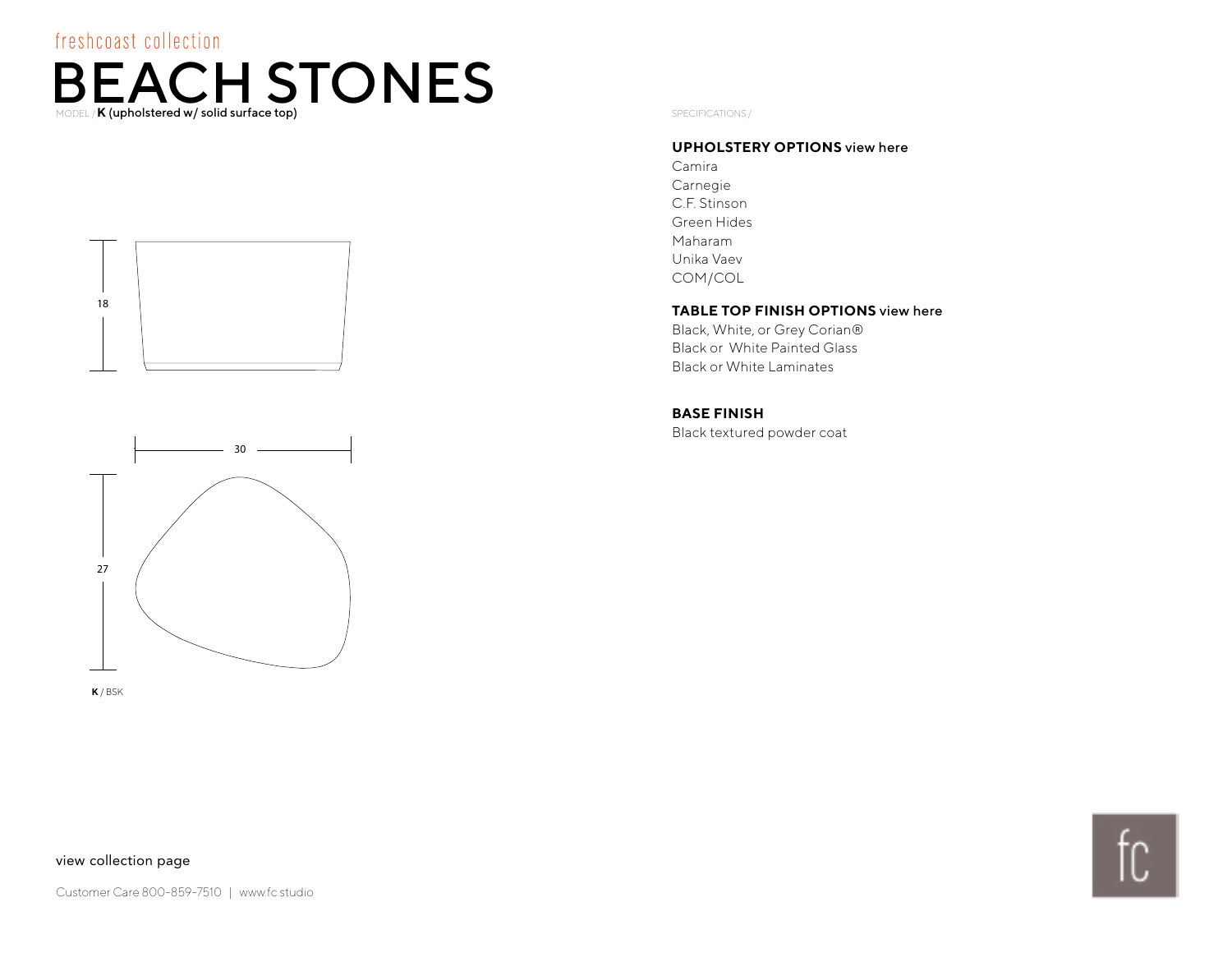### <span id="page-8-0"></span>freshcoast collection

# $\mathsf{BEACH}_{\mathsf{SDEAL}}$  **L**  $\mathsf{STONES}$  **SPECIFICATIONS**



#### **UPHOLSTERY OPTIONS** [view here](http://fc.studio/textile-partners/)

Camira Carnegie C.F. Stinson Green Hides Maharam Unika Vaev COM/COL

#### **TABLE TOP FINISH OPTIONS** [view here](#page-9-0)

Black, White, or Grey Corian® Black or White Painted Glass Black or White Laminates

#### **BASE FINISH**

Black textured powder coat

**L** / BSL

[view collection page](#page-0-0)